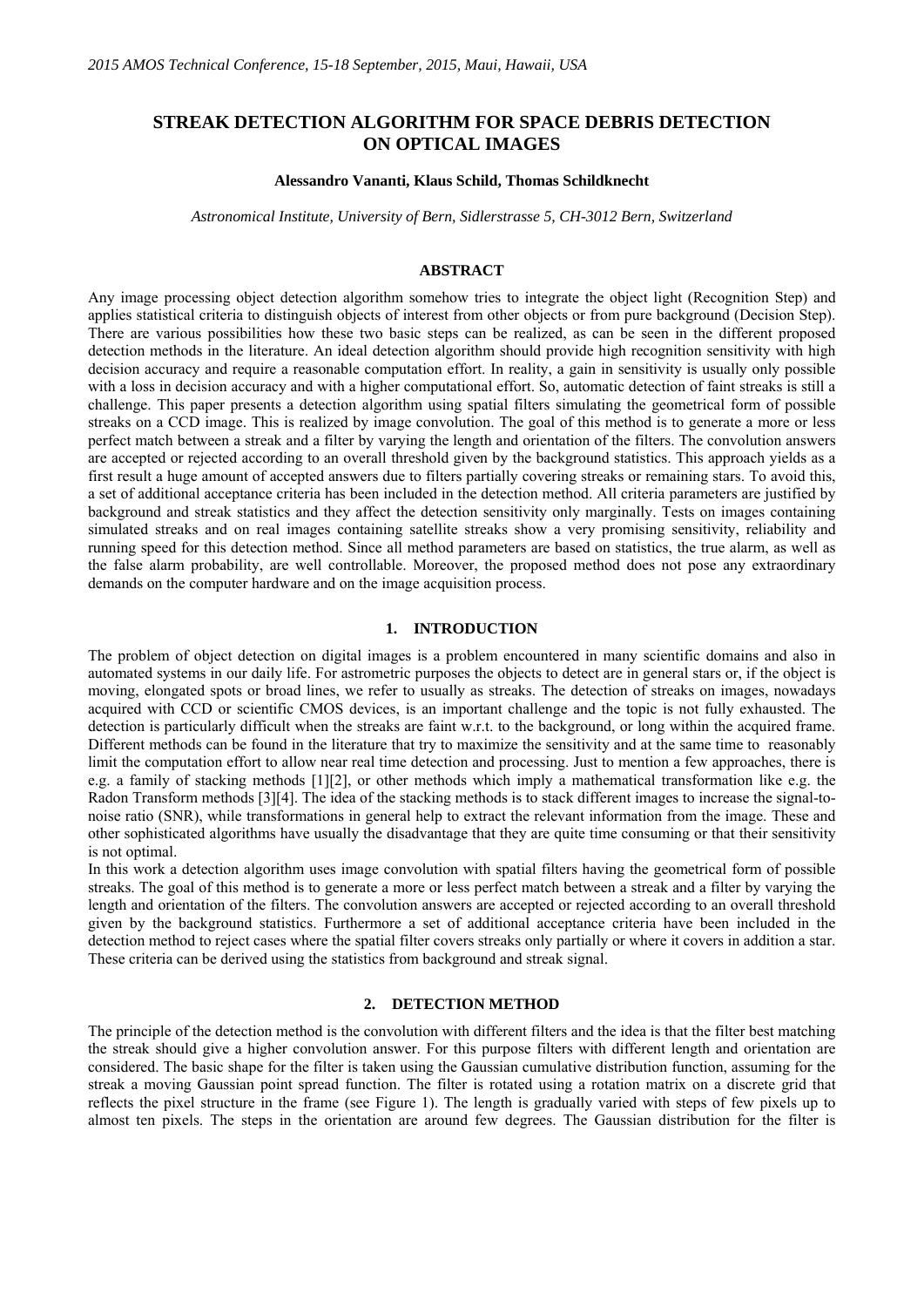considered only up to a certain cut-off. The filters with every length and orientation are convolved with the image at every pixel position. The pixel frame containing the convolution result is then filtered with an overall threshold, e.g. a 5σ threshold, where σ is the background noise.



Figure 1. Rotation of filter perfectly matching an example of a streak with length 21 pixels.

After this first step several problems are still present in the processed frame. Figure 2 illustrates, from left to right, the following three main problems that may affect the correct streak detection:

- 1. for a bright streak the convolution result may exceed the threshold even if the filter covers only part of the streak and a large pixel region in the vicinity (Figure 2 left). As a consequence other objects in the vicinity of the streak might not be detected;
- 2. the result of the convolution will be above the threshold if a bright object is close to the streak and the filter is covering the streak and the bright object (Figure 2 middle). Consequently the correct orientation of the streak might not be detected;
- 3. if the streak is very bright the convolution result will exceed the threshold also with filters longer than the streak (Figure 2 right). Thus the length of the streak might be overestimated.



Figure 2. Problems affecting the streak detection with the convolution procedure.

To solve these problems additional steps are required:

- Angle history. The history of the best orientation for varying length is taken into account. This allows a better determination of the orientation affected in problem (2).
- Clipping. This step is a simple clipping of the overall pixel intensities. The ideal clipping value preserves the full detection probability, and its statistics can be modelled. The consequence of clipping is an enhancement of the streak features and a reduction of the problem (1).
- Length history. The change of the convolution result for a certain pixel as a function of the filter length exhibits a special pattern depending if the examined pixel is inside a streak, close to another streak or star, or in the background region. The detection/threshold conditions are a function of the template length. This step addresses the problem (1).
- Length control. When the filter is aligned with a streak, the convolution result as a function of the length gives a specific pattern. This is exploited to better estimate the length of the streak, affected by problem (3).
- Angles restriction. If the convolution answer with a given filter orientation is low, there is a certain probability that it will remain low even increasing the length of the filter. Thus it is possible to set a threshold parameter in terms of probability, below which the particular orientation is no longer considered in the incremental loop over the filter length. This reduces the overall number of orientations in which the convolution has to be calculated, improving the computation performance and the definition of the detected streak.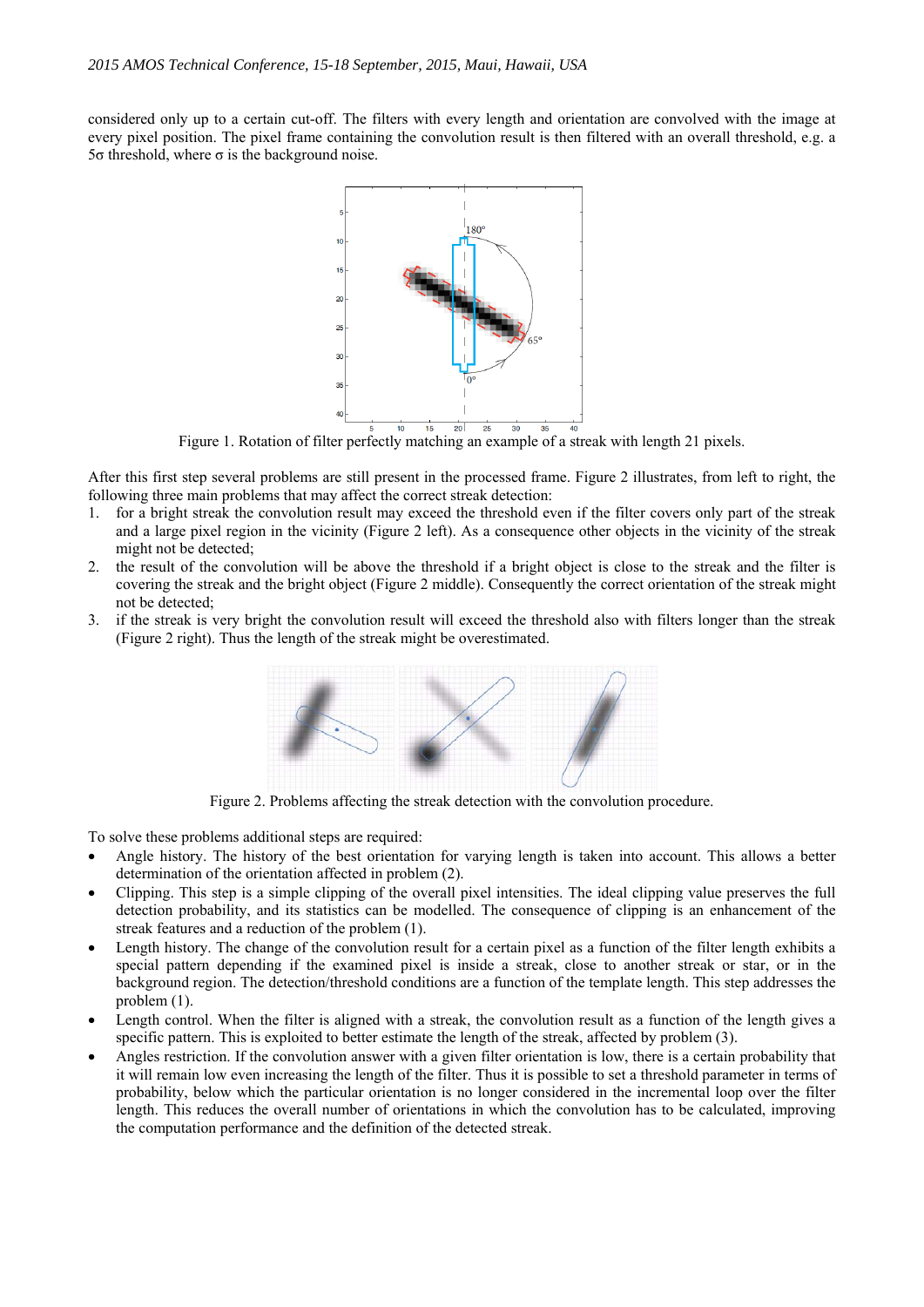#### **3. DETECTION PROBABILITY**

The detection probability can be calculated from the Gaussian cumulative distribution function. Obviously, the longer the streak, the higher is the sensitivity of the detection method. The dependence of the detection probability from the streak length is shown in Figure 3 for a streak aligned with the pixel grid (90°) and the ratio between maximum pixel value and noise (MtN) of 0.6. The black plot shows the theoretical values, while in red the result obtained with the detection method over a sample of 500 streaks is shown. The probability is slightly affected by one processing step in particular, namely the "Angles restriction". The parameter pp specified in Figure 3 is the threshold parameter described in the "Angles restriction" step. To illustrate the significance of the pp parameter the blue plot in Figure 3 shows the probability without "Angles restriction", which is close to the ideal line also for longer streaks. The influence of the other criteria parameters can be quantified in a similar way; they can be justified by background and streak statistics and affect the detection sensitivity only marginally. Since the choice of the criteria values is based on statistics, true and false alarm probability are well controllable and can be tuned according to the requirements.



Figure 3. Detection probability as a function of length for a MtN ratio of 0.6.

#### **4. TESTS ON SIMULATED IMAGES**

To see the performance of the detection method and the improvements achieved by the different processing steps, we consider a test image (Figure 4) with simulated streaks ("L" denotes the length in pixel, "α" the orientation in degrees, and "MtN" the maximum single pixel signal-to-noise ratio). After applying the convolution step Figure 5 is obtained. Some important features are accentuated, but the single streaks are still not recognizable. An improvement is noticed in Figure 6 after the "Angle history" and "Clipping" steps. The streaks are better defined but still interconnected. After the "Length history", "Length control", and "Angles restriction" steps the streaks are finally well identified, also in terms of length and orientation (Figure 7).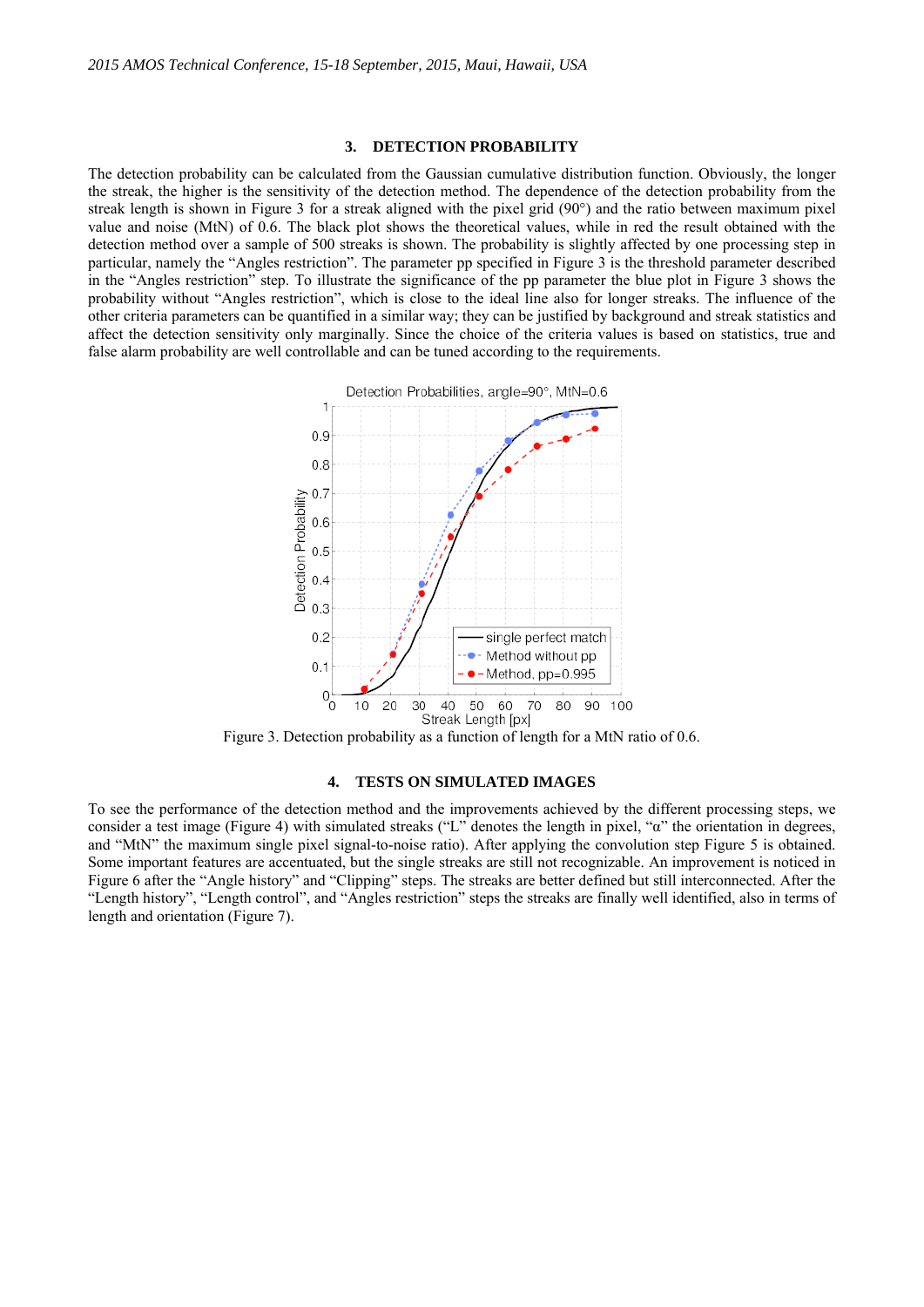

Figure 4. Test image with simulated streaks. Length, orientation, and MtN ratio are shown. The color scale indicates the pixel intensities.



Figure 6. Pixel frame obtained after "Angle history" and "Clipping" steps.



Figure 5. Pixel frame obtained after the convolution procedure.



Figure 7. Pixel frame obtained after "Length history", "Length control", and "Angles restriction" steps.

## **5. TESTS ON REAL IMAGES**

Tests on real images are important to assess the performance of the detection method in the presence of realistic conditions like e.g. high stellar density, non-uniform background, cosmic rays. The images were acquired in sidereal tracking mode with the ZimSMART telescope at the Swiss Optical Gound Station and Geodynamics Observatory Zimmerwald of the Astronomical Institute of the University of Bern. Before applying the detection procedure the background was subtracted based on a Gaussian fitting of the background intensity distribution. The stars were fitted to approximate circular regions with a maximum in the center and a rotational symmetric intensity distribution, and they were removed up to a certain cut-off intensity.

The detection method was tested on several real images with different streak lengths, orientations, MtN ratios, and it shows promising results. Figure 8 shows an example of acquired image with the background subtracted. In Figure 9 the same image after additional removing of the stars is displayed. Finally, Figure 10 illustrates the result of the processing with the detection method. It is interesting to note that in Figure 8 the hypothetical streaks are somehow not clear enough for the human perception to be detected. The detection procedure reveals in fact that they are quite faint with a MtN ratio around 1. The presence of the streak in the center of the frame could be confirmed thanks to the knowledge of the exact position and motion of the observed object. The second, smaller streak could not be confirmed but it is supposed to be a correct detection of a real object.